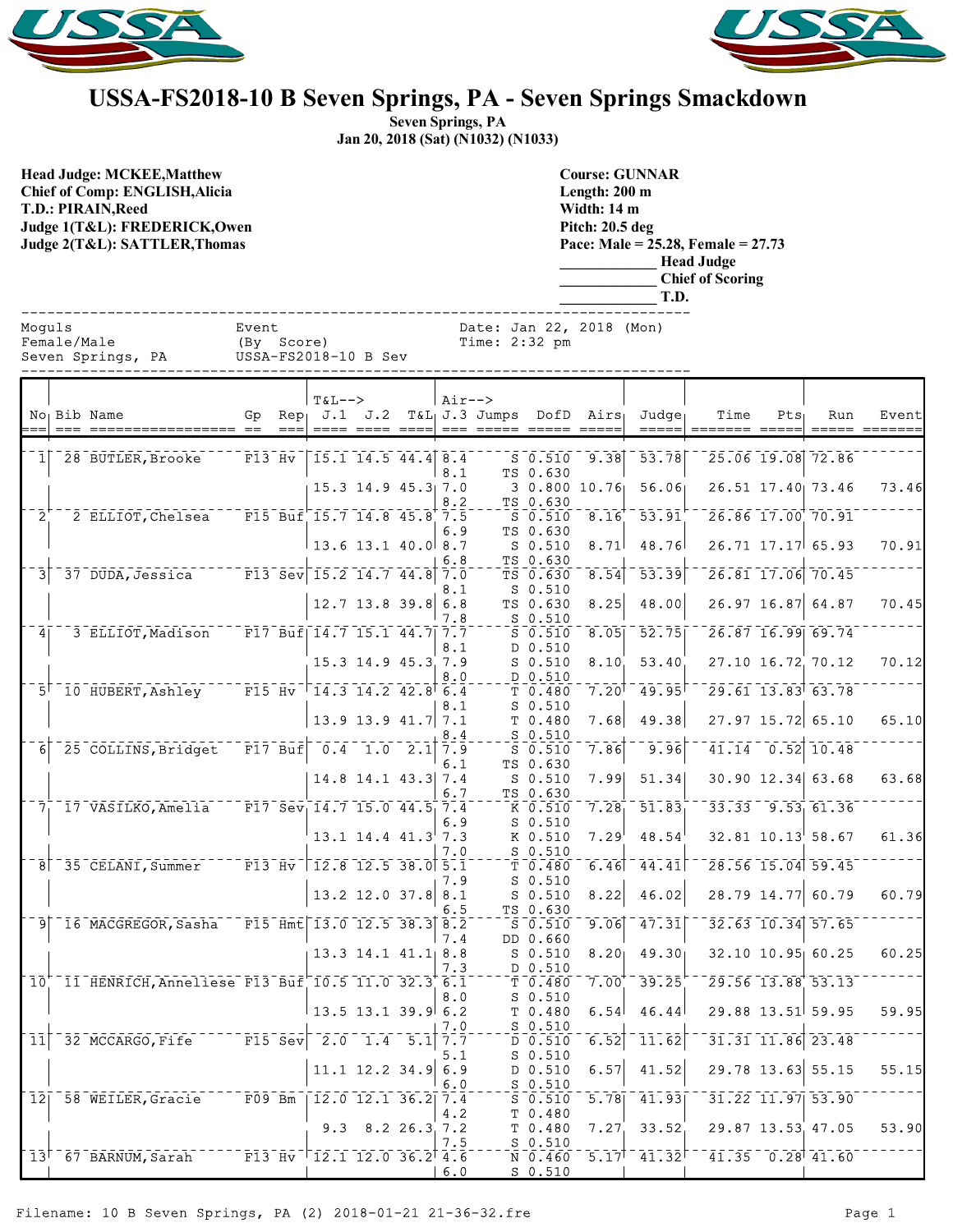Female/Male (By Score) Time: 2:32 pm Seven Springs, PA USSA-FS2018-10 B Sev

Moguls Event Date: Jan 22, 2018 (Mon)

|                 |                                                   |                                   |      | <b>T&amp;L--&gt;</b>                                                                                                 |                                                                        |                                                     | $Air--$          |               |                                        |                                |                                                           |                                        |      |                                              |       |
|-----------------|---------------------------------------------------|-----------------------------------|------|----------------------------------------------------------------------------------------------------------------------|------------------------------------------------------------------------|-----------------------------------------------------|------------------|---------------|----------------------------------------|--------------------------------|-----------------------------------------------------------|----------------------------------------|------|----------------------------------------------|-------|
|                 | No Bib Name                                       | Gp                                | $==$ | Rep $J.1$ $J.2$                                                                                                      | $=$ === ==== ====                                                      |                                                     |                  | T&L J.3 Jumps | DofD                                   | Airs<br>$= = = = =$            | Judge                                                     | Time<br>=====, =======                 | Pts  | Run                                          | Event |
|                 |                                                   |                                   |      |                                                                                                                      | $14.0$ 13.5 $41.3$                                                     |                                                     | 5.8              |               | T <sub>0.480</sub>                     | 6.29                           | 47.54                                                     | 37.10                                  | 5.18 | 52.72                                        | 52.72 |
| 14              | 40 KELSCH, Sydney                                 |                                   |      | $\overline{F15}$ Hmt 13.5 13.9 41.1 6.7                                                                              |                                                                        |                                                     | 6.9              |               | $S$ 0.510<br>$S = 0.510$               | 6.06                           | $-47.16$                                                  | 37.22                                  |      | $5.04$ $52.20$                               |       |
|                 |                                                   |                                   |      |                                                                                                                      | $12.5$ $12.6$ $37.7$ , $7.9$                                           |                                                     | 5.2              |               | $D$ 0.510<br>$S$ 0.510                 |                                | $7.43$ $45.08$                                            | 37.12                                  |      | $5.16$ $50.24$                               | 52.20 |
| $\overline{15}$ | 33 MCCARGO, Lucille                               |                                   |      | $F13$ Sev 13.1 12.3 38.1 8.0                                                                                         |                                                                        |                                                     | 6.7              |               | D 0.510<br>N 0.460                     | 6.74                           | 44.84                                                     | 35.58                                  |      | $-6.94$ 51.78                                |       |
|                 |                                                   |                                   |      | 8.3                                                                                                                  |                                                                        | 8.024.56.1                                          | 6.0              |               | $S$ 0.510<br>N 0.460                   | 5.29                           | 29.74                                                     | 35.79                                  |      | $6.69$ 36.43                                 | 51.78 |
| 16              | 44 PERRY, Remy                                    | $ \overline{F13}$ $\overline{Hv}$ |      |                                                                                                                      | $\overline{11.4}$ $\overline{11.1}$ $\overline{33.8}$ $\overline{4.5}$ |                                                     | 4.9              |               | $S_0.510$<br>N 0.460                   | 5.02                           | 38.77                                                     |                                        |      | 31.70 11.41 50.18                            |       |
|                 |                                                   |                                   |      |                                                                                                                      | 11.0 12.0 34.5 6.3                                                     |                                                     | 5.8              |               | $S$ 0.510<br>T 0.480                   | 6.69                           | 41.19                                                     | 33.35                                  |      | $9.51$ 50.70                                 | 50.70 |
| 17 <sub>1</sub> | $\overline{60}$ HACKER, Kylee                     |                                   |      | $F09$ $Hmt$ 3.0 3.0 9.0 2.2                                                                                          |                                                                        |                                                     | 7.2              |               | $S$ 0.510                              | 1.97                           | $\overline{10.97}$                                        | 50.38                                  |      | 10.97                                        |       |
|                 |                                                   |                                   |      |                                                                                                                      |                                                                        |                                                     | 2.0              |               | N 0.460<br>T 0.480                     |                                |                                                           |                                        |      |                                              |       |
|                 |                                                   |                                   |      |                                                                                                                      | 10.3 11.2 32.3 2.1                                                     |                                                     | 2.2              |               | N 0.460<br>$S$ 0.510                   | 2.08                           | 34.33                                                     | 45.45                                  |      | 34.33                                        | 34.33 |
|                 | $18$ <sup><math>-54</math></sup> WOODROW, Caitlin |                                   |      | $^{-}$ F11 $\bar{H}$ mt $^{-}$ 9.0 $^{-}$ 8.2 25.8 $^{\dagger}$ 3.8                                                  |                                                                        |                                                     | 4.0              |               | N 0.460<br>$S$ 0.510                   | $\overline{3.78}$ <sup>T</sup> | $\bar{29.58}$                                             | $\overline{43.43}$                     |      | 29.58                                        |       |
|                 |                                                   |                                   |      |                                                                                                                      | $9.4$ 10.3 29.6 3.9                                                    |                                                     | 4.8              |               | T 0.480<br>$S$ 0.510                   | 4.31                           | 33.86                                                     | 44.19                                  |      | 33.86                                        | 33.86 |
| $\overline{19}$ | 51 MCCARGO, Meriwethe F09 Sev 4.2                 |                                   |      |                                                                                                                      | $-4.2$ 12.6 3.6                                                        |                                                     | 3.0              |               | N 0.460                                | 3.18                           | $\overline{15.78}$                                        |                                        |      | 32.51 10.48 26.26                            |       |
|                 |                                                   |                                   |      | 6.2                                                                                                                  |                                                                        | $8.0$ 21.3 3.7                                      |                  |               | $S_0.510$<br>$S$ 0.510                 |                                | $3.44$ 24.74                                              |                                        |      | $37.31$ 4.94 29.68                           | 29.68 |
| $\overline{20}$ | 30 PLUMMER, Zoe                                   |                                   |      | $\overline{F13}$ Sev, 5.8                                                                                            |                                                                        | $\overline{5.0}$ $\overline{16.2}$ $\overline{5.0}$ | 3.4              |               | N 0.460<br>$S$ 0.510                   | 2.59                           | 18.79                                                     | 46.76                                  |      | 18.79                                        |       |
|                 |                                                   |                                   |      | 7.0                                                                                                                  |                                                                        | 8.022.5                                             | .1<br>6.0        |               | N 0.460<br>$S$ 0.510                   | 4.90                           | 27.40                                                     | 42.84                                  |      | 27.40                                        | 27.40 |
| 21              | 55 FORLINI, Sofia                                 |                                   |      | $ \bar{F}15$ Sev $1.0$                                                                                               |                                                                        | $2.0$ $4.5$ $8.9$                                   | 4.0              |               | N 0.460<br>$S$ 0.510                   |                                | $6.83$ $11.33$                                            | 39.85                                  |      | $\overline{2.01}$ 13.34                      |       |
|                 |                                                   |                                   |      | 6.0                                                                                                                  |                                                                        | $6.5$ 18.8 4.0                                      | 5.0              |               | N 0.460<br>$S$ 0.510                   | 4.84                           | 23.59                                                     | 40.21                                  |      | $1.59$ 25.18                                 | 25.18 |
| 22              | 21 LARUSCH, Ella                                  | $\overline{F09}$ $\overline{Hv}$  |      | 4.8                                                                                                                  |                                                                        | $4.8 \; 14.4$                                       | 6.1              |               | N 0.460                                |                                | 14.40                                                     | 49.11                                  |      | 14.40                                        |       |
|                 |                                                   |                                   |      | 0.1                                                                                                                  | $0.3 -$                                                                | 0.6                                                 |                  |               |                                        |                                | 0.60                                                      | 59.56                                  |      | 0.60                                         | 14.40 |
| $\overline{23}$ | 19 SCHAFFNER, Olivia F11 Hv                       |                                   |      | $\overline{0.5}$                                                                                                     |                                                                        | $1.0$ $2.3$ $1.8$                                   |                  |               |                                        | $N$ 0.460 $0.82$               | 3.07                                                      | 45.32                                  |      | 3.07                                         |       |
|                 |                                                   |                                   |      | 3.4                                                                                                                  | 2.6                                                                    |                                                     | . 0<br>$9.0$ 3.5 |               | N 0.460                                | 1.61                           | 10.61                                                     | 49.15                                  |      | 10.61                                        | 10.61 |
| $\overline{24}$ | 66 BARNUM, Sophie                                 | $\overline{F17}$ $\overline{Hv}$  |      | $\bar{\mathfrak{o}}$ . $\bar{\mathfrak{1}}$                                                                          | $\overline{0.1}$                                                       |                                                     | 0.36.2           |               | $\bar{D}$ $\bar{0}$ $\bar{.}5\bar{10}$ | 3.16                           | 3.46                                                      | $\overline{(\text{none})}$             |      | 3.46                                         |       |
|                 |                                                   |                                   |      | dns                                                                                                                  | dns                                                                    | dns                                                 | $\cdot$ 0        |               |                                        | dns                            | dns                                                       |                                        |      | dns                                          | 3.46  |
|                 |                                                   |                                   |      |                                                                                                                      |                                                                        |                                                     |                  |               |                                        |                                |                                                           |                                        |      |                                              |       |
|                 | $-57$ WEILER, Luke $-16.2$ 15.7 47.8 8.2          |                                   |      |                                                                                                                      |                                                                        |                                                     | 4.0              |               | 3p 0.730                               |                                | $-3.0.700 - 8.66 - 56.51$                                 |                                        |      | $\sqrt{24.68}$ 16.75 73.26                   |       |
|                 |                                                   |                                   |      |                                                                                                                      | $16.5$ 16.8 49.9 7.4                                                   |                                                     | 8.7              |               | 3p 0.730                               |                                | $3$ 0.700 11.53 61.48                                     |                                        |      | 25.41 15.83 77.31                            | 77.31 |
| 2 <sup>1</sup>  | 59 SWANK, J.Colton                                |                                   |      | $\sqrt{M15}$ Sev 16.1 16.1 48.3 7.4                                                                                  |                                                                        |                                                     | 8.0              |               | 3p 0.730                               |                                | $30.70011.02$ $59.32$                                     |                                        |      | $\sqrt{26.85}$ 14.01 73.33                   |       |
|                 |                                                   |                                   |      |                                                                                                                      | $16.0$ 15.8 47.7 6.9                                                   |                                                     | 6.3              |               | 3G 0.830                               | 3 0.700 10.05                  | 57.75                                                     |                                        |      | 26.90 13.94 71.69                            | 73.33 |
|                 | 3 <sup>r-24</sup> COLLINS, Aidan <sup>-1</sup>    |                                   |      | $-$ M17 Buf $-4.3$ $-4.0$ 12.5 7.8                                                                                   |                                                                        |                                                     |                  |               |                                        |                                | $^{-1}$ 3 $^{-}$ 0.700 $^{-}$ 6.55 $^+$ $^{-}$ 19.00 $^+$ |                                        |      | $\sqrt{28.35}$ $\sqrt{12.11}$ $\sqrt{31.11}$ |       |
|                 |                                                   |                                   |      |                                                                                                                      | $16.3$ 15.8 48.2 7.6                                                   |                                                     | 1.5              |               | 3p 0.730<br>3 0.700                    | 8.80                           | 56.95                                                     |                                        |      | 26.28 14.73 71.68                            | 71.68 |
|                 | $\overline{36}$ $\overline{D}$ UDA, Tyler $^{-1}$ |                                   |      | $\sqrt{15.5}$ $\overline{\text{sev}}$ $\sqrt{16.1}$ $\overline{15.1}$ $\overline{46.8}$ $\sqrt{7.1}$                 |                                                                        |                                                     | 8.5              |               | K 0.410<br>$-3 - 0.700$                |                                | $\overline{9.63}$ <sup>-</sup> 56.43                      |                                        |      | $26.35$ $14.64$ $71.07$                      |       |
|                 |                                                   |                                   |      |                                                                                                                      | $13.6$ 13.0 39.9 6.7                                                   |                                                     | 8.8              |               | TS 0.530<br>3 0.700                    | 8.34                           | 48.24                                                     |                                        |      | 25.68 15.49 63.73                            | 71.07 |
|                 | $5 - 15$ SOCHA, Bennett                           |                                   |      | $\overline{113}$ $\overline{Hv}$ $\overline{15.9}$ 15.6 47.3 7.0                                                     |                                                                        |                                                     | 6.9              |               | TS 0.530                               |                                | $\overline{D}$ 0.410 6.23 53.48                           |                                        |      | $\sqrt{25.91}$ $\sqrt{15.20}$ $\sqrt{68.68}$ |       |
|                 |                                                   |                                   |      |                                                                                                                      | $15.2$ 14.9 $45.2$ 7.1                                                 |                                                     | 8.2              |               | $S_0.410$<br>D 0.410                   |                                | $6.39^{+}$ 51.54                                          |                                        |      | $25.09$ $16.24$ 67.78                        | 68.68 |
|                 | 6 13 BALL, Colden                                 |                                   |      | $ \overline{M17}$ $\overline{B}u\overline{f}$ $\overline{15.9}$ $\overline{15.9}$ $\overline{47.7}$ $\overline{8.4}$ |                                                                        |                                                     | 8.5              |               | $5 - 0.410$                            |                                | $-5.410 - 7.73$ $-55.43$                                  |                                        |      | $\sqrt{28.43}$ $\sqrt{12.01}$ 67.44          |       |
|                 |                                                   |                                   |      |                                                                                                                      | $15.7$ 15.1 46.2 7.9                                                   |                                                     | 8.1              |               | TS 0.530                               |                                |                                                           | $S$ 0.410 7.36 53.56 28.25 12.24 65.80 |      |                                              | 67.44 |
|                 |                                                   |                                   |      |                                                                                                                      |                                                                        |                                                     |                  |               |                                        |                                |                                                           |                                        |      |                                              |       |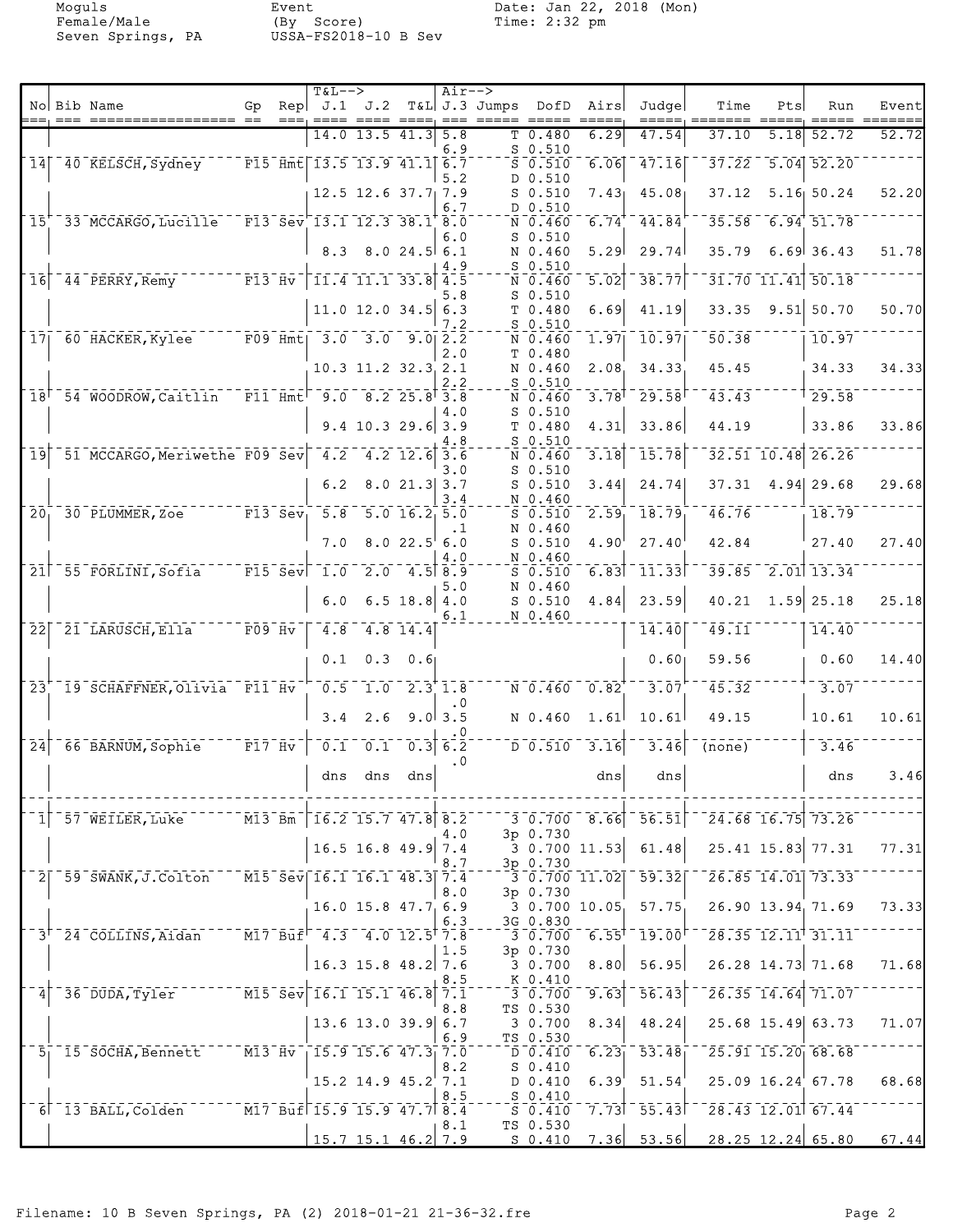Seven Springs, PA

Event<br>(By Score)<br>USSA-FS2018-10 B Sev

Moguls Event Date: Jan 22, 2018 (Mon)<br>Female/Male (By Score) Time: 2:32 pm

|                 |                                                                                                   |                                                                                                |           | $T&L-->$                                              |                                                                        |                | $Air--$           |                 |                                                                                                  |                         |                                                                            |                                                                                                                                                                                                                                        |     |                                                          |       |
|-----------------|---------------------------------------------------------------------------------------------------|------------------------------------------------------------------------------------------------|-----------|-------------------------------------------------------|------------------------------------------------------------------------|----------------|-------------------|-----------------|--------------------------------------------------------------------------------------------------|-------------------------|----------------------------------------------------------------------------|----------------------------------------------------------------------------------------------------------------------------------------------------------------------------------------------------------------------------------------|-----|----------------------------------------------------------|-------|
|                 | No Bib Name                                                                                       | Gp                                                                                             | Rep       |                                                       | J.1 J.2                                                                |                | $== =$            | $T&L$ J.3 Jumps | DofD                                                                                             | Airs<br>$=$ $=$ $=$ $=$ | Judge<br>=====                                                             | Time                                                                                                                                                                                                                                   | Pts | Run                                                      | Event |
|                 |                                                                                                   |                                                                                                |           |                                                       |                                                                        |                | $\overline{7.8}$  |                 | TS 0.530                                                                                         |                         |                                                                            |                                                                                                                                                                                                                                        |     |                                                          |       |
|                 | 7 23 COLLINS, Liam                                                                                |                                                                                                | $M17$ Buf |                                                       | $\overline{6.0}$ $\overline{8.0}$ $\overline{21.0}$ $\overline{7.5}$   |                |                   |                 | $3\overline{0.700}$                                                                              | $7.87$ <sup>+</sup>     | 28.87                                                                      |                                                                                                                                                                                                                                        |     | $\overline{28.08}$ $\overline{12.45}$ $\overline{41.32}$ |       |
|                 |                                                                                                   |                                                                                                |           |                                                       | 15.3 14.6 44.8 7.0                                                     |                | 6.4               |                 | $D$ 0.410<br>3 0.700                                                                             | 8.89                    | 53.74                                                                      |                                                                                                                                                                                                                                        |     | 27.67 12.97 66.71                                        | 66.71 |
|                 |                                                                                                   |                                                                                                |           |                                                       |                                                                        |                | 5.7               |                 | DXD 0.700                                                                                        |                         |                                                                            |                                                                                                                                                                                                                                        |     |                                                          |       |
| 8               | 26 DARNLEY, Caleb                                                                                 | $^{-}$ $\bar{\texttt{M}}\bar{\texttt{1}}\bar{\texttt{7}}$ $\bar{\texttt{H}}\bar{\texttt{v}}$ . |           |                                                       | $6.0 - 7.3 - 20.0$ 2.0                                                 |                |                   |                 | $3 - 0.700$                                                                                      | 6.44                    | 26.39                                                                      |                                                                                                                                                                                                                                        |     | 27.18 13.59 39.98                                        |       |
|                 |                                                                                                   |                                                                                                |           |                                                       | $14.6$ 14.9 44.3 8.5                                                   |                | 7.2               |                 | DXD 0.700<br>TT 0.500                                                                            | 8.94                    | 53.19                                                                      |                                                                                                                                                                                                                                        |     | 27.57 13.10 66.29                                        | 66.29 |
|                 |                                                                                                   |                                                                                                |           |                                                       |                                                                        |                | 7.7               |                 | TTT 0.610                                                                                        |                         |                                                                            |                                                                                                                                                                                                                                        |     |                                                          |       |
|                 | 9 65 GARRISON, Corgan                                                                             |                                                                                                |           | $\overline{M17}$ Hv $\overline{0.1}$ 1.0 1.7 7.1      |                                                                        |                | . 0               |                 | $S_0.410$                                                                                        | $\overline{2.91}$       | 4.56                                                                       |                                                                                                                                                                                                                                        |     | $34.25$ 4.64 9.20                                        |       |
|                 |                                                                                                   |                                                                                                |           |                                                       | 15.1 14.8 44.8 7.7                                                     |                |                   |                 | $S_0.410$                                                                                        | 8.75                    | 53.60                                                                      |                                                                                                                                                                                                                                        |     | 28.50 11.92 65.52                                        | 65.52 |
|                 |                                                                                                   |                                                                                                |           |                                                       |                                                                        |                | 8.0               |                 | 30.700                                                                                           |                         |                                                                            |                                                                                                                                                                                                                                        |     |                                                          |       |
| 10 <sup>1</sup> | 1 CROTTY, Brandon                                                                                 |                                                                                                |           | $\overline{M15}$ $\overline{Hm}$ t 13.6 14.4 42.0 7.1 |                                                                        |                | 5.9               |                 | TS 0.530<br>3 0.700                                                                              | $\overline{7.89}$       | 49.89                                                                      |                                                                                                                                                                                                                                        |     | $25.68$ 15.49 65.38                                      |       |
|                 |                                                                                                   |                                                                                                |           |                                                       | $9.3$ 10.1 29.1 7.9                                                    |                |                   |                 | TS 0.530                                                                                         | 5.41                    | 34.51                                                                      |                                                                                                                                                                                                                                        |     | 25.48 15.74 50.25                                        | 65.38 |
|                 |                                                                                                   |                                                                                                |           |                                                       |                                                                        |                | 3.0               |                 | $S_0.410$                                                                                        |                         |                                                                            |                                                                                                                                                                                                                                        |     |                                                          |       |
| 11              | $-64$ FLYNN, Brayden $-$                                                                          | $\overline{M11}$ $\overline{Bm}$                                                               |           |                                                       | $14.9$ $14.1$ $43.5$ $7.3$                                             |                | 8.1               |                 | $S_0.410$<br>$X_0.410$                                                                           | 6.31                    | 49.81                                                                      |                                                                                                                                                                                                                                        |     | 27.40 13.31 63.12                                        |       |
|                 |                                                                                                   |                                                                                                |           |                                                       | 13.6 13.0 39.9 7.9                                                     |                |                   |                 | $S_0.410$                                                                                        | 3.23                    | 43.13                                                                      |                                                                                                                                                                                                                                        |     | 28.08 12.45 55.58                                        | 63.12 |
|                 |                                                                                                   |                                                                                                |           |                                                       |                                                                        |                | . 0               |                 |                                                                                                  |                         |                                                                            |                                                                                                                                                                                                                                        |     |                                                          |       |
| 12 <sub>1</sub> | 42 ROCKENSUESS, Jude M17 Buf, 5.0 5.0 15.0 6.7                                                    |                                                                                                |           |                                                       |                                                                        |                | 1.6               |                 | T 0.380<br>3 0.700                                                                               | 3.66                    | 18.66                                                                      |                                                                                                                                                                                                                                        |     | $37.82 - 0.12, 18.78$                                    |       |
|                 |                                                                                                   |                                                                                                |           |                                                       | $14.7$ 14.5 $43.8$ 8.6                                                 |                |                   |                 | TS 0.530                                                                                         | 9.50                    | 53.30                                                                      | 30.54                                                                                                                                                                                                                                  |     | $9.34^{+}62.64$                                          | 62.64 |
|                 | $13$ $63$ DONNELLY, Ronan                                                                         |                                                                                                | $M13$ Hv  |                                                       | $-4.4 - 3.4$ 11.7                                                      |                | 9.9<br>$\cdot$ .7 |                 | TT 0.500<br>30.700                                                                               | 2.76                    | 14.46                                                                      |                                                                                                                                                                                                                                        |     | $36.94 - 1.24$ 15.70                                     |       |
|                 |                                                                                                   |                                                                                                |           |                                                       |                                                                        |                | 4.3               |                 | TS 0.530                                                                                         |                         |                                                                            |                                                                                                                                                                                                                                        |     |                                                          |       |
|                 |                                                                                                   |                                                                                                |           |                                                       | $14.3$ 14.0 42.5                                                       |                | 7.1               |                 | 30.700                                                                                           | 6.60                    | 49.05                                                                      |                                                                                                                                                                                                                                        |     | 27.72 12.91 61.96                                        | 61.96 |
| 14              | $-41$ KAVALEC, Jacob                                                                              | $\overline{M15}$ ?                                                                             |           |                                                       | 13.0 13.8 40.2 5.2                                                     |                | 4.3               |                 | T 0.380<br>$S$ 0.410                                                                             | 3.99                    | 44.19                                                                      |                                                                                                                                                                                                                                        |     | 27.39 13.32 57.51                                        |       |
|                 |                                                                                                   |                                                                                                |           |                                                       |                                                                        |                | 4.9               |                 | T 0.380                                                                                          |                         |                                                                            |                                                                                                                                                                                                                                        |     |                                                          |       |
|                 |                                                                                                   |                                                                                                |           |                                                       | $14.3$ 14.0 $42.5$ , 7.0                                               |                |                   |                 | $S_0.410$                                                                                        | 5.45                    | 47.90 <sub>1</sub>                                                         |                                                                                                                                                                                                                                        |     | $27.47$ $13.22$ 61.12                                    | 61.12 |
|                 | 15 38 ROBINSON, Jaden                                                                             | $\overline{M15}$ Bm                                                                            |           |                                                       | 14.8 14.2 43.5 4.9                                                     |                | 6.8               |                 | T 0.380<br>M 0.410                                                                               | 4.05                    | 47.55                                                                      |                                                                                                                                                                                                                                        |     | $27.46$ $13.24$ 60.79                                    |       |
|                 |                                                                                                   |                                                                                                |           |                                                       |                                                                        |                | 5.0               |                 | X 0.410                                                                                          |                         |                                                                            |                                                                                                                                                                                                                                        |     |                                                          |       |
|                 |                                                                                                   |                                                                                                |           | 6.9                                                   |                                                                        | $7.1$ 21.0 6.8 | 6.1               |                 | 3 0.700<br>X 0.410                                                                               | 7.26                    | 28.26                                                                      |                                                                                                                                                                                                                                        |     | 27.67 12.97 41.23                                        | 60.79 |
| 16              | 20 LARUSCH, Matthew                                                                               | $\overline{M}V\overline{t}$ $\overline{H}V$                                                    |           |                                                       | $11.5$ $11.0$ $33.8$ $8.0$                                             |                |                   |                 | 30.700                                                                                           | 8.51                    | 42.26                                                                      |                                                                                                                                                                                                                                        |     | 25.12 16.20 58.46                                        |       |
|                 |                                                                                                   |                                                                                                |           |                                                       |                                                                        |                | 5.5               |                 | TS 0.530                                                                                         |                         |                                                                            |                                                                                                                                                                                                                                        |     |                                                          |       |
|                 |                                                                                                   |                                                                                                |           | dns                                                   |                                                                        | dns dns        |                   |                 |                                                                                                  | dns                     | dns                                                                        |                                                                                                                                                                                                                                        |     | dns                                                      | 58.46 |
|                 | $17^-$ 48 PERRY, Liam $17^-$ M17 Hv                                                               |                                                                                                |           |                                                       | $\overline{12.7}$ $\overline{13.2}$ $\overline{38.8}$ $\overline{7.6}$ |                |                   |                 | $S = 0.410$                                                                                      | $\overline{6.12}$       | 14.97                                                                      |                                                                                                                                                                                                                                        |     | $30.00$ $10.02$ $54.99$                                  |       |
|                 |                                                                                                   |                                                                                                |           |                                                       | 13.7 14.4 42.2 7.0                                                     |                | 4.3               |                 | 3 0.700<br>$S$ 0.410                                                                             | 7.07                    | 49.22                                                                      |                                                                                                                                                                                                                                        |     | 31.39 8.26 57.48                                         | 57.48 |
|                 |                                                                                                   |                                                                                                |           |                                                       |                                                                        |                | 6.0               |                 | 3 0.700                                                                                          |                         |                                                                            |                                                                                                                                                                                                                                        |     |                                                          |       |
|                 | 18 70 PERRY, Julian M19 Hv 15.1 14.8 44.8 6.4                                                     |                                                                                                |           |                                                       |                                                                        |                |                   |                 |                                                                                                  |                         |                                                                            | $5\overline{0.410}$ $5.28$ <sup>†</sup> $50.13$ <sup>† - 32.74 6.55 56.68</sup>                                                                                                                                                        |     |                                                          |       |
|                 |                                                                                                   |                                                                                                |           |                                                       | $14.8$ 14.8 44.4 6.9                                                   |                | 7.0               |                 | $T$ 0.380<br>$S_0.410$                                                                           | 5.13                    |                                                                            | $49.53$ 33.33 5.81 55.34                                                                                                                                                                                                               |     |                                                          | 56.68 |
|                 |                                                                                                   |                                                                                                |           |                                                       |                                                                        |                | 6.1               |                 | T 0.380                                                                                          |                         |                                                                            |                                                                                                                                                                                                                                        |     |                                                          |       |
|                 | $19$ <sup>-14</sup> ROBERTSON, Julian M13 Hmt <sup>-2.0</sup> 2.0 6.0 4.9                         |                                                                                                |           |                                                       |                                                                        |                |                   |                 |                                                                                                  |                         |                                                                            | $\left[3\,\, \overline{0}\,\overline{.700}\,\, \overline{6}\,\overline{.17}\right]$ $\left[1\,\overline{2}\,\overline{.17}\right]$ $\left[1\,\overline{.03}\,\overline{.40}\,\, \overline{)}$ $\left[1\,\, \overline{.17}\,\, \right]$ |     | 12.17                                                    |       |
|                 |                                                                                                   |                                                                                                |           |                                                       | 12.9 13.1 39.0 7.0                                                     |                | 6.7               |                 | $S_0.410$<br>3 0.700                                                                             | 7.64                    | 46.64                                                                      |                                                                                                                                                                                                                                        |     | 30.93 8.84 55.48                                         | 55.48 |
|                 |                                                                                                   |                                                                                                |           |                                                       |                                                                        |                | 6.7               |                 | $S_0.410$                                                                                        |                         |                                                                            |                                                                                                                                                                                                                                        |     |                                                          |       |
|                 | 20 <sup>-</sup> 12 PIRAIN, Reese M11 Sev 14.0 13.7 41.5 6.8                                       |                                                                                                |           |                                                       |                                                                        |                | 6.0               |                 | K 0.410                                                                                          |                         | $5.24$ $46.79$                                                             |                                                                                                                                                                                                                                        |     | $31.27 - 8.41$ , 55.20                                   |       |
|                 |                                                                                                   |                                                                                                |           |                                                       | $13.4$ 12.4 38.7 6.6                                                   |                |                   |                 | K 0.410                                                                                          | 5.57                    | 44.27                                                                      |                                                                                                                                                                                                                                        |     | $31.19$ $8.51$ $52.78$                                   | 55.20 |
|                 |                                                                                                   |                                                                                                |           |                                                       |                                                                        |                | 7.0               |                 | $S_0.410$                                                                                        |                         |                                                                            |                                                                                                                                                                                                                                        |     |                                                          |       |
|                 | 21 18 SCHAFFNER, Chad M15 Hv 14.7 14.0 43.0 6.1                                                   |                                                                                                |           |                                                       |                                                                        |                | 4.0               |                 | $\overline{S}$ $\overline{0.410}$ $\overline{0.410}$<br>T 0.380                                  |                         | $\overline{4.02}$ $\overline{47.07}$ $\overline{7}$                        |                                                                                                                                                                                                                                        |     | $32.75 - 6.54$ 53.61                                     |       |
|                 |                                                                                                   |                                                                                                |           |                                                       | $13.7$ 13.5 40.8 6.8                                                   |                |                   |                 | S 0.410                                                                                          | 5.06                    | 45.86                                                                      |                                                                                                                                                                                                                                        |     | $31.78$ 7.77 53.63                                       | 53.63 |
|                 | 22 43 KRIBERNEY, Jake M15 Sev 14.9 15.0 44.8 8.9                                                  |                                                                                                |           |                                                       |                                                                        |                | 6.0               |                 | $T_{-}$ $T_{-}$ 0.380                                                                            |                         | $50.410 - 6.83$ $51.68$                                                    |                                                                                                                                                                                                                                        |     | $-36.85 - 1.35$ 53.03                                    |       |
|                 |                                                                                                   |                                                                                                |           |                                                       |                                                                        |                | 7.8               |                 | K 0.410                                                                                          |                         |                                                                            |                                                                                                                                                                                                                                        |     |                                                          |       |
|                 |                                                                                                   |                                                                                                |           |                                                       | 13.3 13.9 40.8 7.2                                                     |                |                   |                 | S <sub>0.410</sub>                                                                               |                         | $6.181$ 46.98                                                              |                                                                                                                                                                                                                                        |     | $36.24$ $2.12$ $49.10$                                   | 53.03 |
|                 | $23+$ 22 FERRINO, Samuel M15 Buf 12.7 13.0 38.5 4.0                                               |                                                                                                |           |                                                       |                                                                        |                | 7.9               |                 | K 0.410<br>$\mathbf{I} = \mathbf{0} \cdot \mathbf{380} = \mathbf{3} \cdot \mathbf{61}^{\dagger}$ |                         | $-42.16$                                                                   |                                                                                                                                                                                                                                        |     | $-33.83 - 5.17$ 47.33                                    |       |
|                 |                                                                                                   |                                                                                                |           |                                                       |                                                                        |                | 5.1               |                 | S <sub>0.410</sub>                                                                               |                         |                                                                            |                                                                                                                                                                                                                                        |     |                                                          |       |
|                 |                                                                                                   |                                                                                                |           |                                                       | $10.4$ 11.0 32.1 6.2                                                   |                |                   |                 | T 0.380                                                                                          | 5.42                    | 37.52                                                                      |                                                                                                                                                                                                                                        |     | $30.78$ 9.03 46.55                                       | 47.33 |
| 24              | $\frac{1}{2}$ 53 KRIBERNEY, Max $\frac{1}{2}$ M13 Sev $\frac{2.9}{3.0}$ 3.0 $\frac{3}{8}$ , 9 6.0 |                                                                                                |           |                                                       |                                                                        |                | 7.5               |                 | $S_0.410$                                                                                        |                         | $\lceil \lceil \frac{\pi}{2} \rceil 0.380 \rceil 5.06 \rceil 13.91 \rceil$ | $\frac{-1}{49.18}$                                                                                                                                                                                                                     |     | 13.91                                                    |       |
|                 |                                                                                                   |                                                                                                |           |                                                       |                                                                        |                |                   |                 |                                                                                                  |                         |                                                                            |                                                                                                                                                                                                                                        |     |                                                          |       |